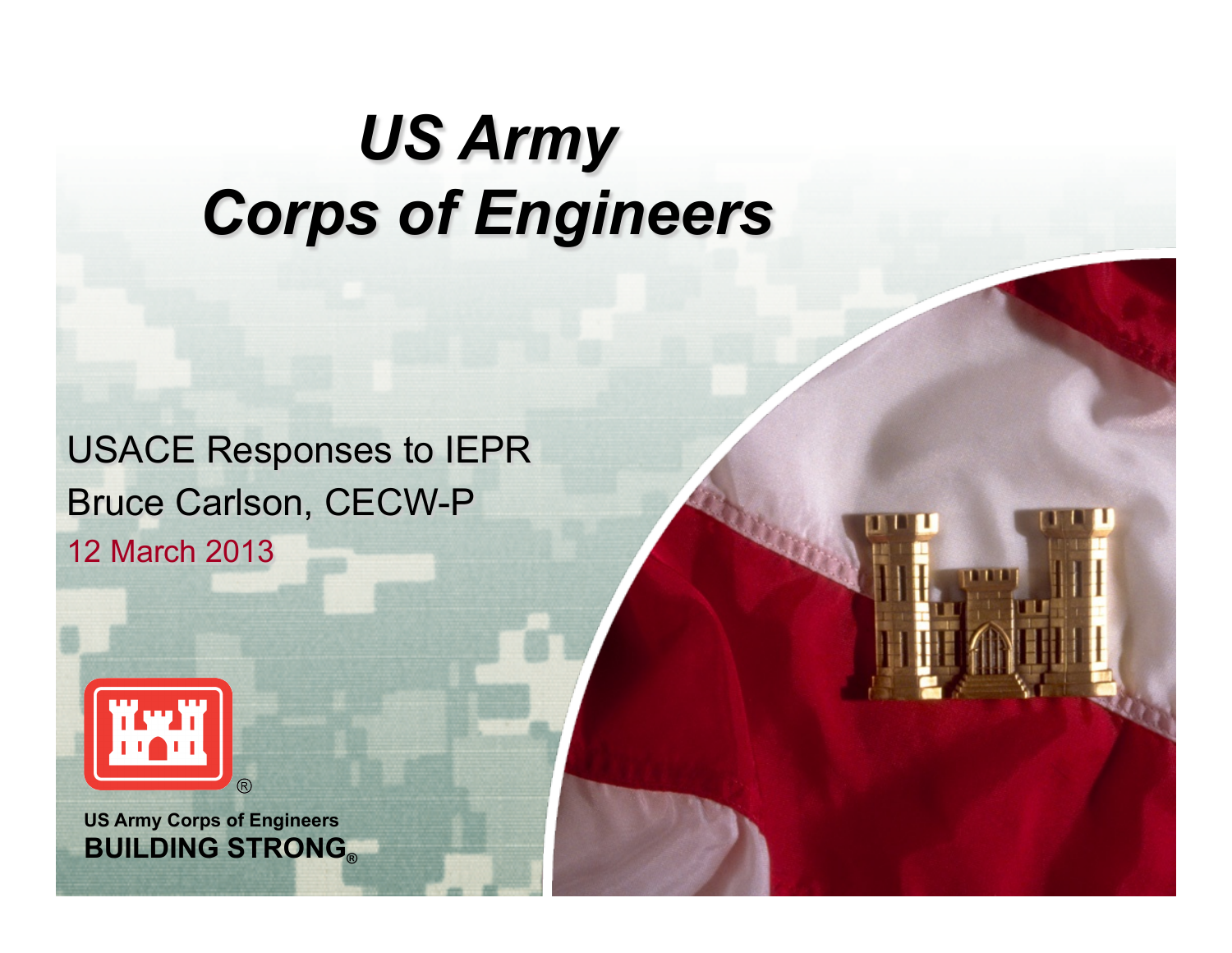## Background - Independent External Peer Review (IEPR)

- Information Quality Act (2002)
	- ► Government-wide guidelines for independent review
- § WRDA 2007, Section 2034
	- ► Studies and Decision Documents
	- ► Specific requirements for IEPR panels
	- ► Chief of Engineers must respond to all comments
- § WRDA 2007, Section 2035
	- ► Safety Assurance Review
	- ► No requirement for posting responses

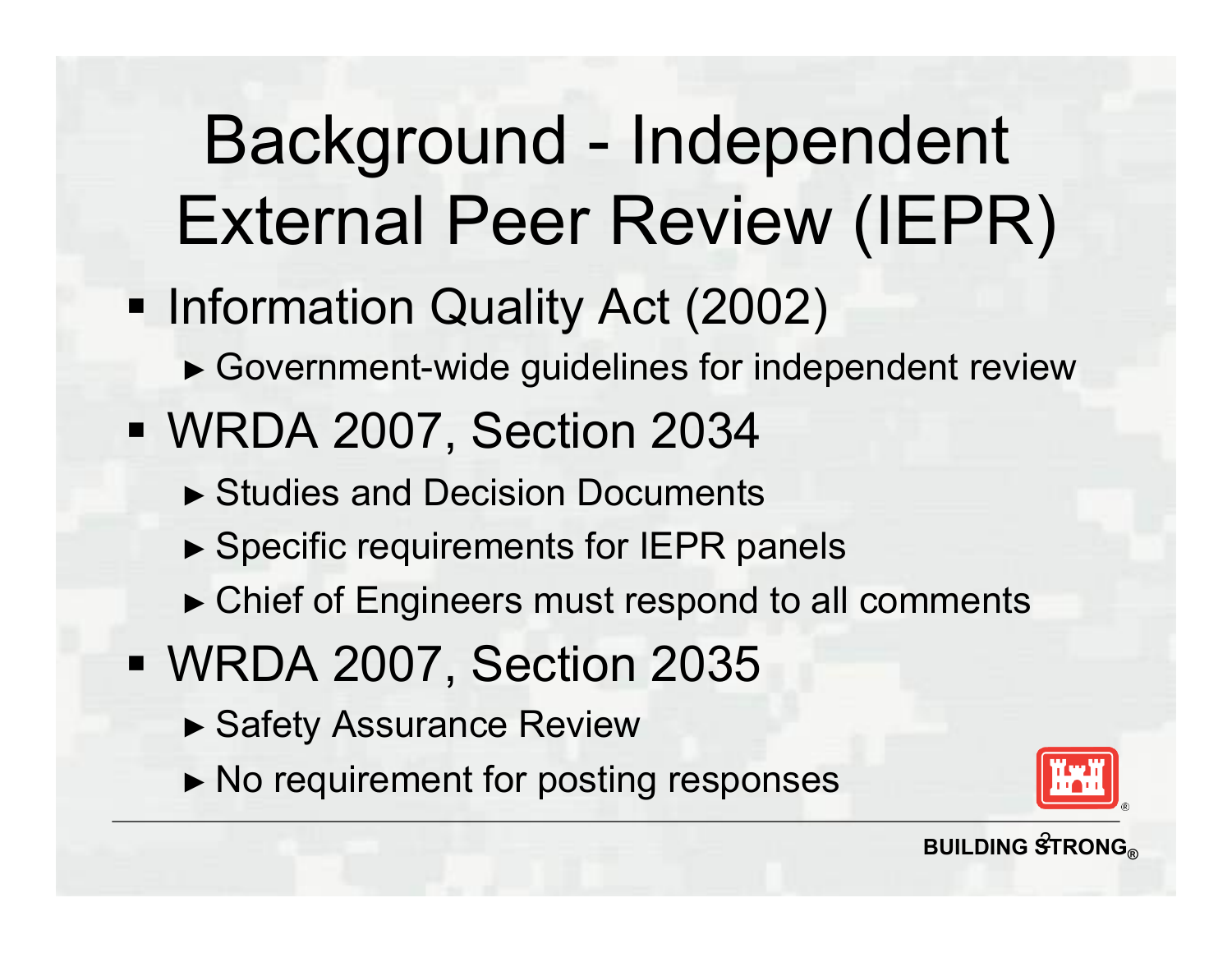#### Guidance & Process

#### § EC 1165-2-214 "Civil Works Review"

- ► Appendix D: Type I IEPR;
- ► Appendix F: Roles & Responsibilities
- **Processing Agency response is through** HQ RITs
	- ► SOP developed by PCX's see reference at end
	- ► Expect refinements to response based on HQ review
	- ► Best to get early vertical team involvement
- **Signature level for Agency response is** usually DCW or CG

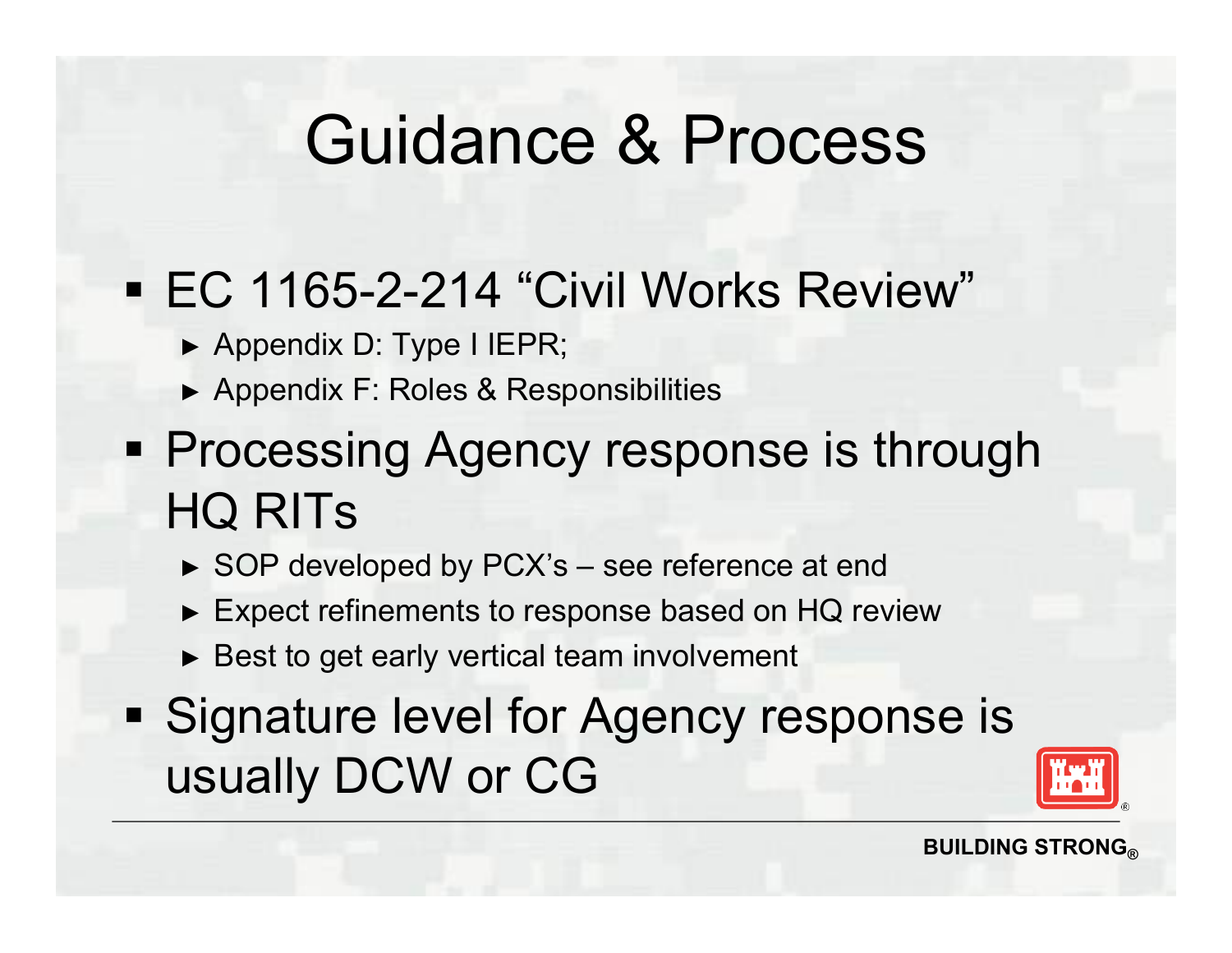#### Approach for developing Agency responses to IEPR comments

#### § **BASIC PHILOSOPHY:**

- Responses should be clear to lay readers
- Responses should be concise but not generic must demonstrate specific response to specific comment
- Each response should be self contained since readers may pick and choose which responses they read (do not carry explanations from previous responses, etc., where practical)
- Goal of relative consistency across the CW Program

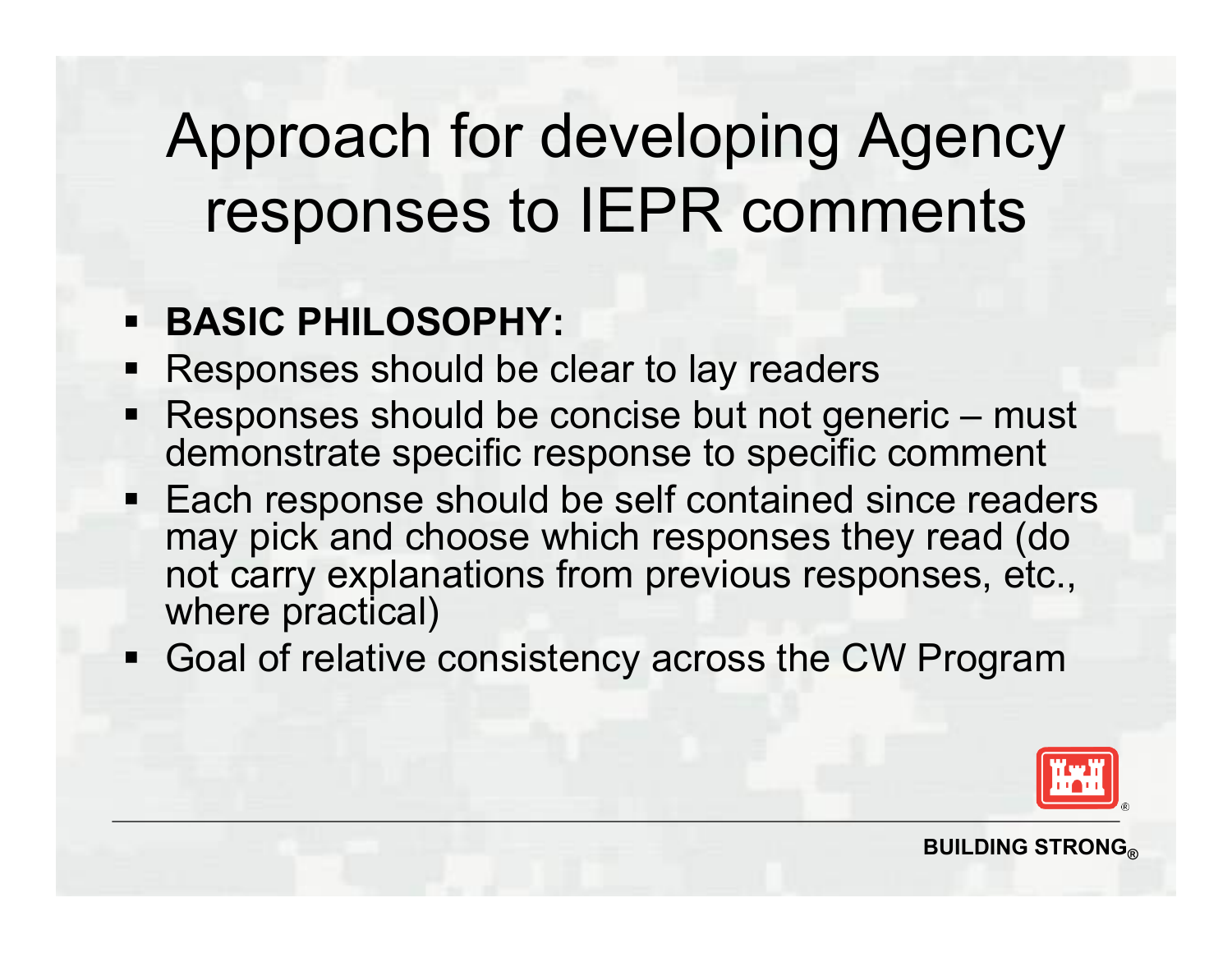### Response Categories

- § **EACH RESPONSE SHOULD BE DIRECT IN**:
- Stating whether comment was Adopted or Not Adopted

#### § **ADOPTED**

- ►Action Taken
- ►Action To Be Taken
- § **NOT ADOPTED** 
	- ►Must explain why

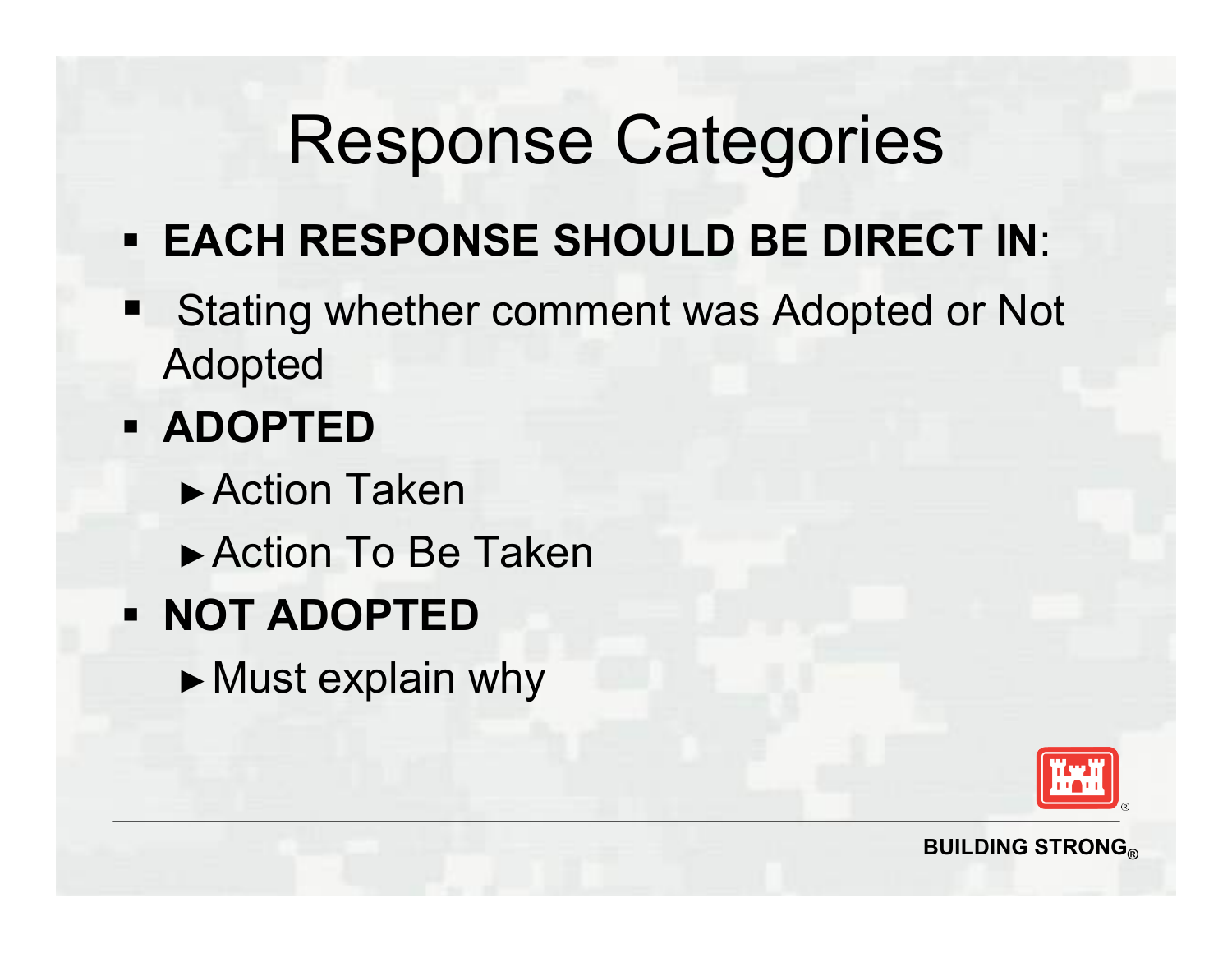#### Comments Adopted

- **ADOPTED:** Identifies the USACE action to respond to the comment, where it is documented, and how it affected the conclusions or recommendations
- If adopted, clearly identify what was done in response, such as: • More data was collected
	-
	- New alternatives were formulated
	- Further analysis was completed
	- Different model was used
	- Text was revised
	- AND, addressing what was the outcome or implication of the action
- Cite where USACE response is described in document
- "Action to be taken" must explain what and when (PED, etc.)

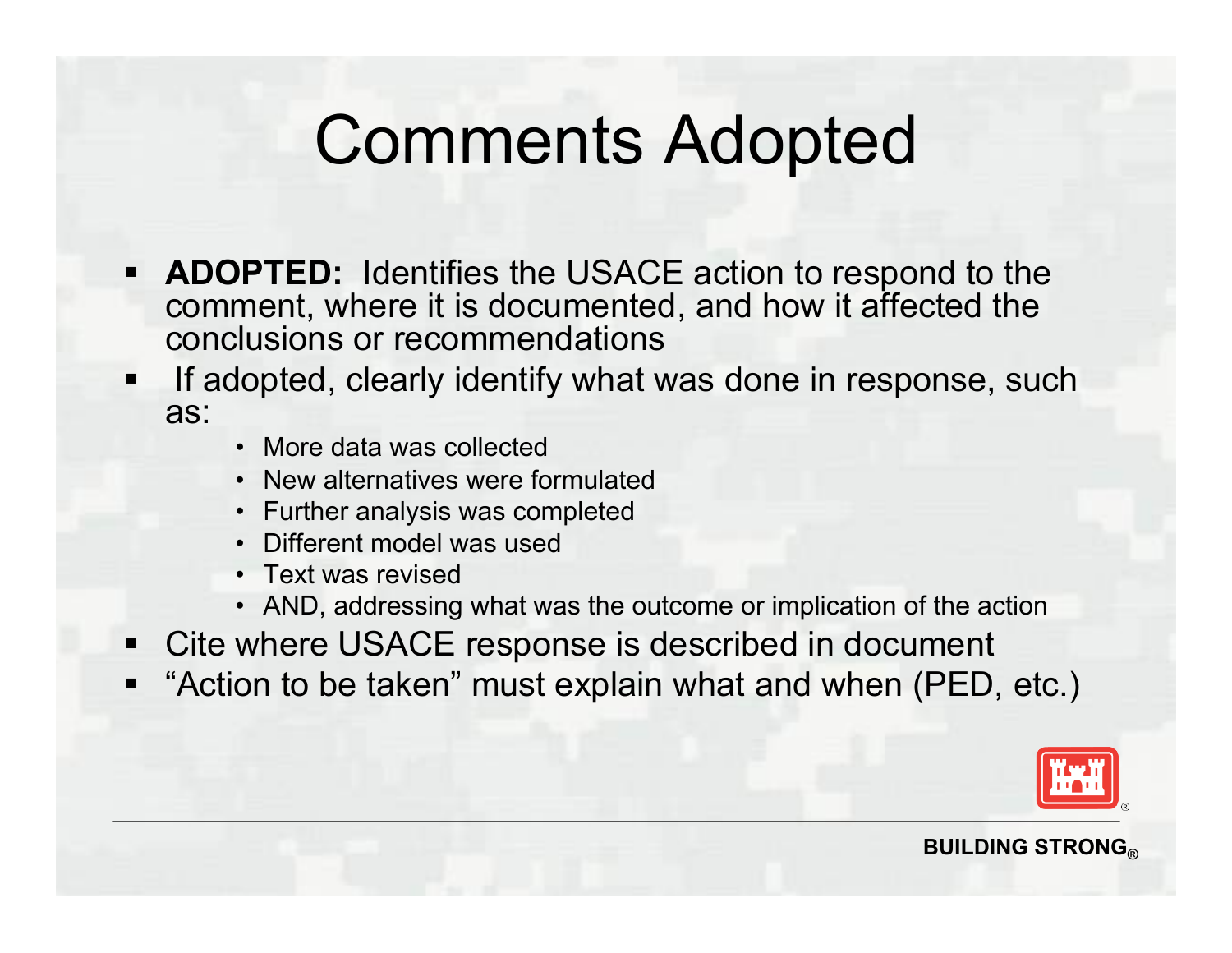#### Comments Not Adopted

- § **NOT ADOPTED:** Explains the reasoning of the Chief of Engineers for not adopting the comment, and the implication of not doing recommended action
	- ► Address the implications of not adopting the recommendation
	- ► Did we employ alternate approaches to address the point?
	- ► Senior Leaders expect strong explanations
		- Be sure you have vertical team agreement
		- Schedule and budget are not reasons
		- Stating "what we've done is adequate" is not sufficient
		- Don't hide behind regulations

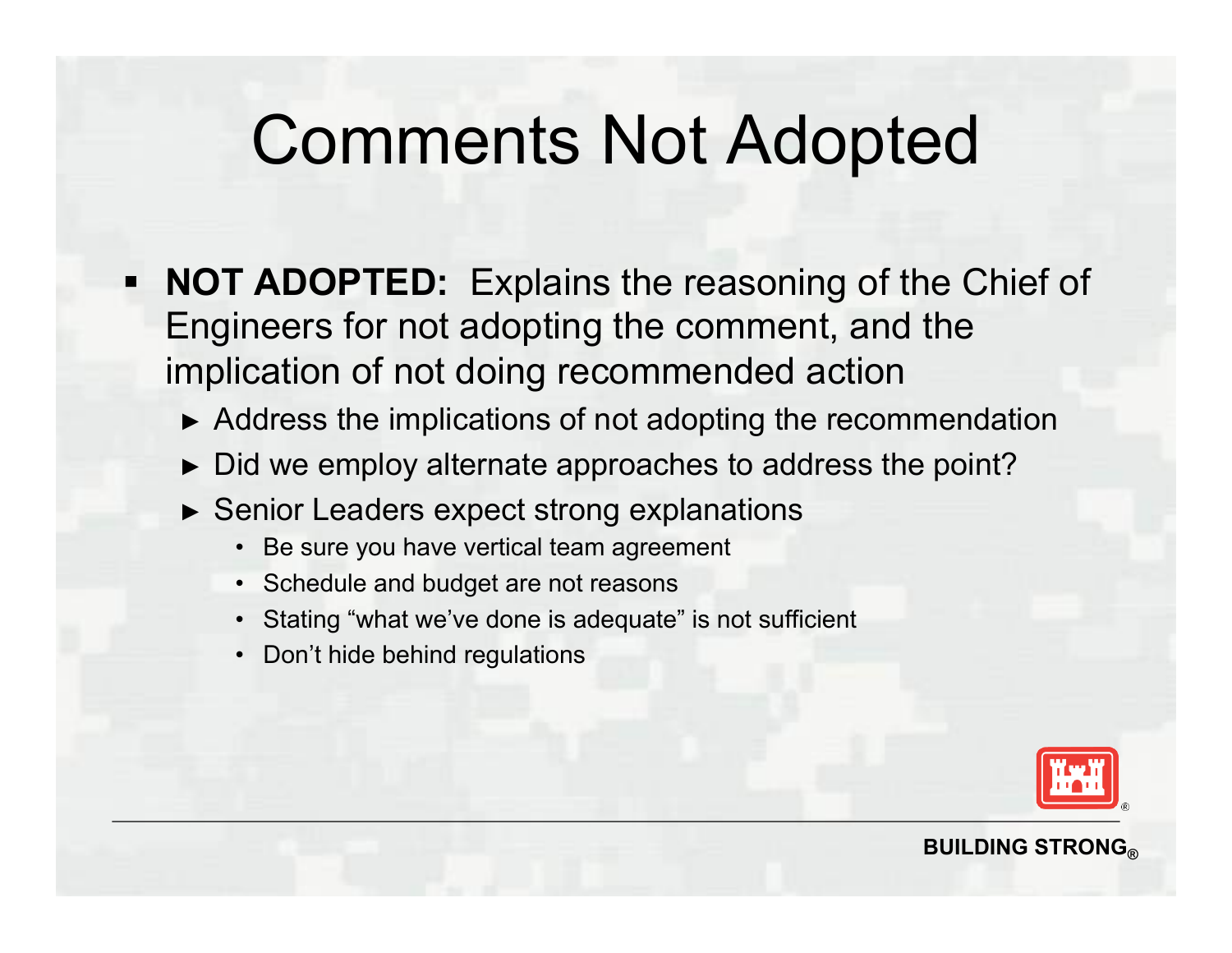### Response Categories - Special

- § There are instances where some of the recommendations have been adopted while others have not been adopted
	- ► Ex: "This comment had five recommendations, four of which were adopted and one of which was not adopted, as described below."
		- ADOPTED
			- $\triangleright$  Action Taken
			- $\triangleright$  Action To Be Taken
		- NOT ADOPTED
			- $\triangleright$  Must explain why

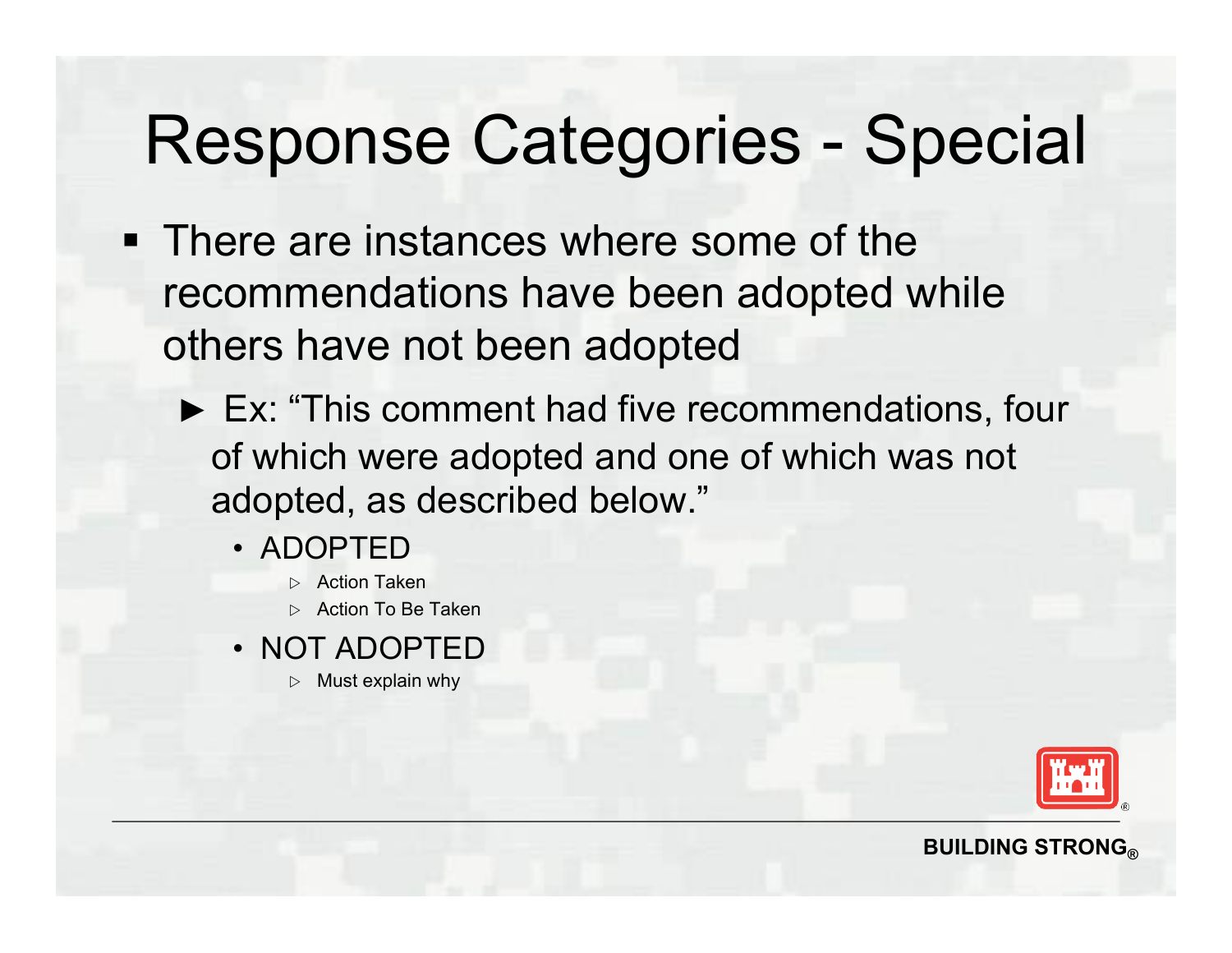### More tips

- Responses should be cross-checked point by point with "Recommendations for Resolution" from IEPR report
	- ► assure that USACE response makes it clear how each point was addressed
- § Audience will likely include Hill Staff, stakeholders, etc. who will have strong interest in USACE responsiveness to comments
- § USACE Senior Leaders read these responses and recognize them as important

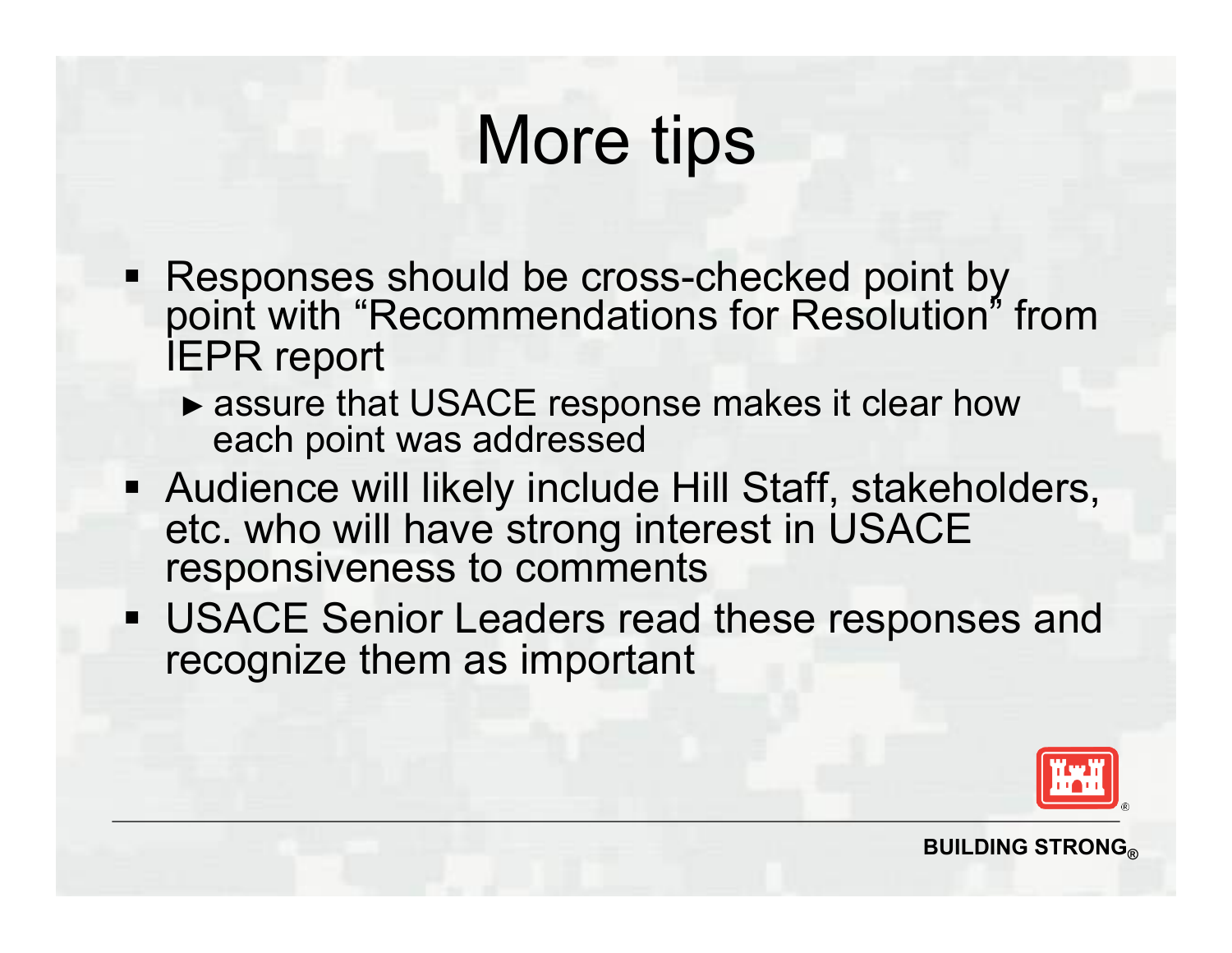#### Additional thoughts on drafting responses:

- Remember that the reader may be seeing only the IEPR comments and the USACE response
- Include the "short form" of the comment (verbatim, not paraphrased) to introduce each response, but answer to all aspects of the "long form" of the comment
- Don't "bulk up" by repeating too much text
- Avoid "concur / non-concur" and focus on action taken
- "Voice" of the response needs to reflect the Chief of Engineers, not the perspective from the PDT level

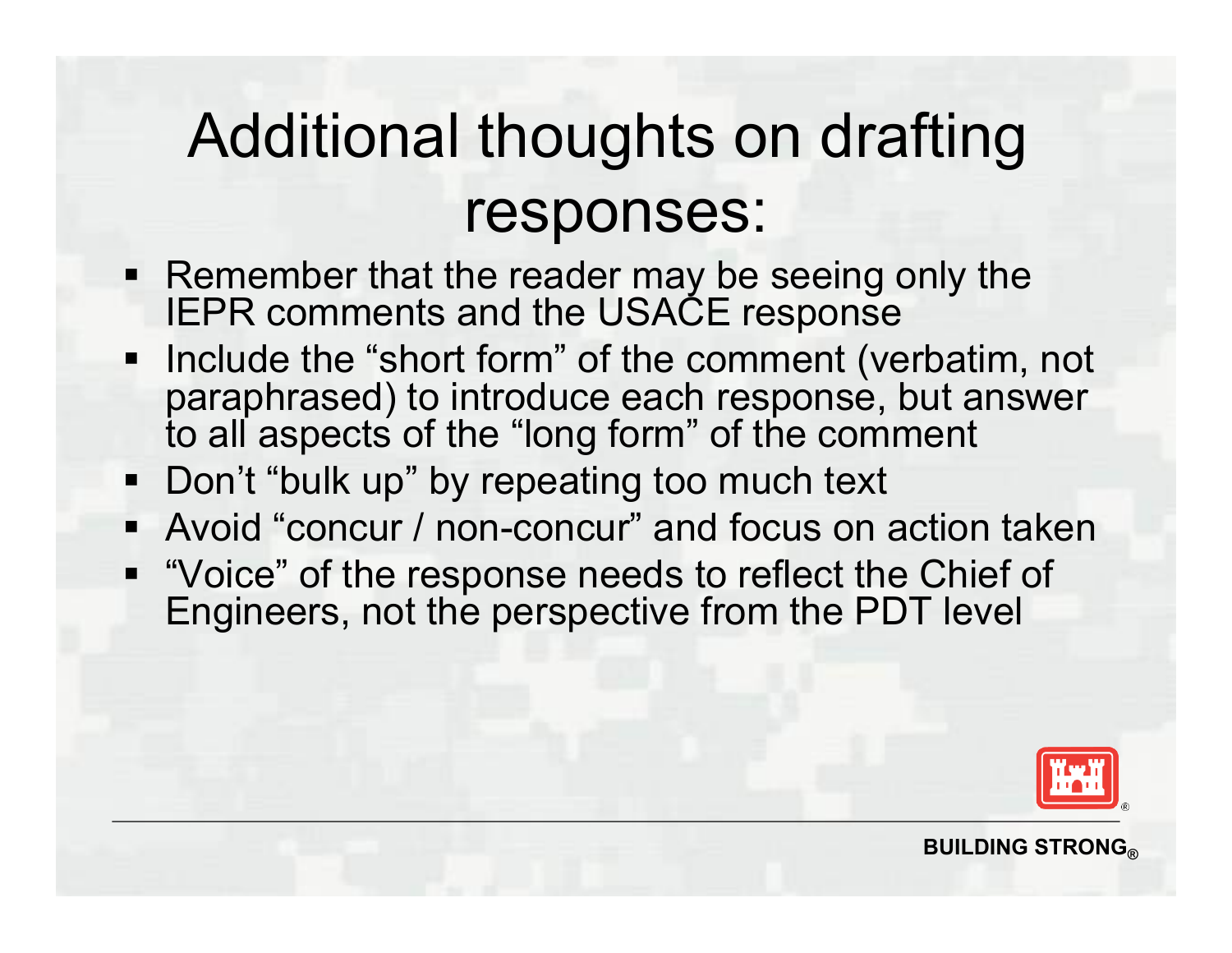#### Additional thoughts on drafting responses (continued):

- § Avoid "diary" accounts that detail all of the steps in the organizational "sausage making"
- § Avoid recounting various iterations of Corps deliberations express the final agency position taken
- Having one primary writer in the District seems to be better than having each SME attempt to rework and refine the responses from DRChecks
- Don't provide commentary on the recommendation or the panel
- We do not have to satisfy the panel, but we must give satisfactory explanation of the coordinated Agency response

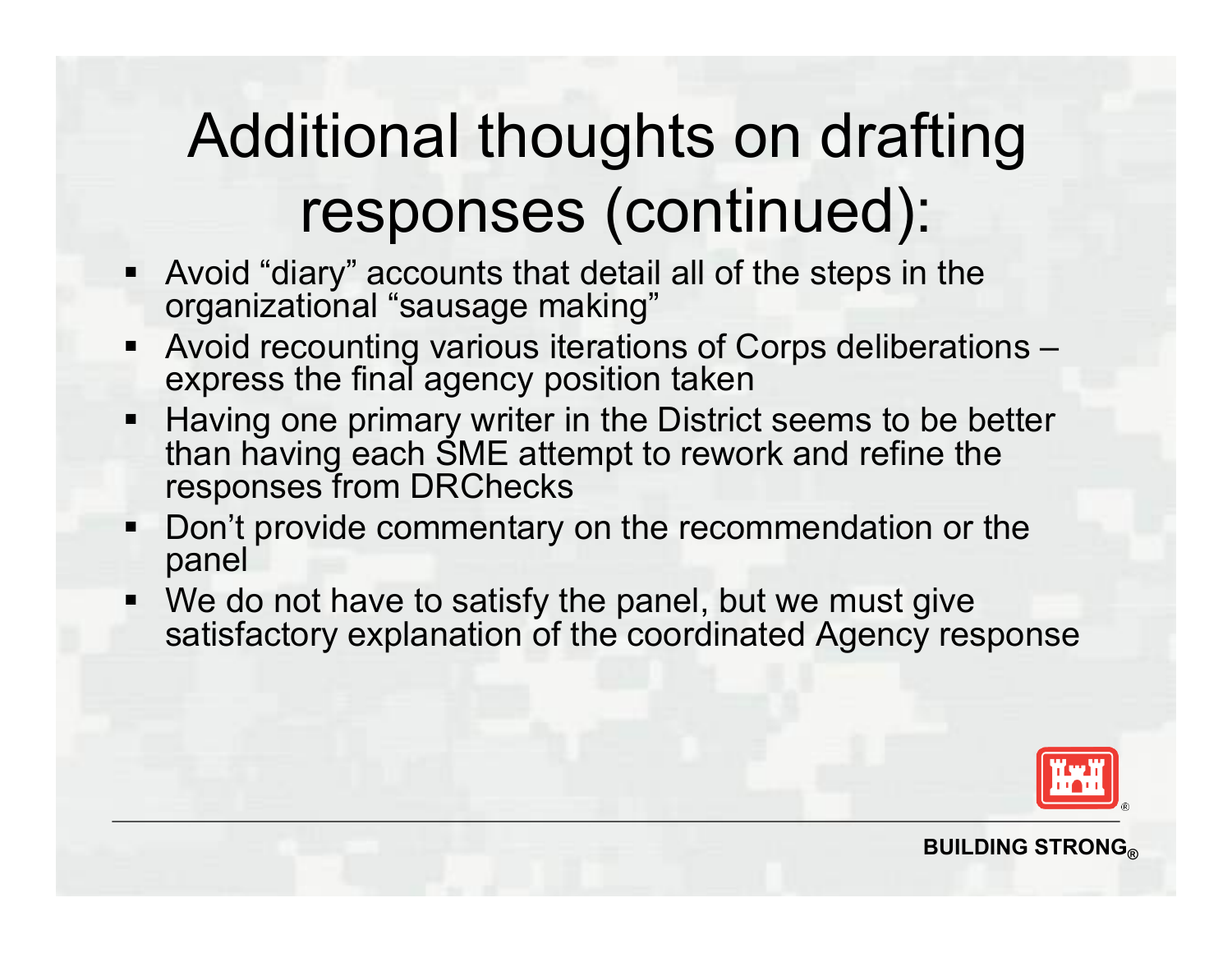### Online Resources

#### § Good examples

- ► Sabine-Neches Waterway Channel Improvement Project, TX (2011)
- ► Fargo-Moorhead Metropolitan Flood Risk Management Feasibility Study Report (2011)
- ► Available on HQ Peer Review site:
	- http://www.usace.army.mil/Missions/CivilWorks/ProjectPlanning/ CompletedPeerReviewReports.aspx

#### § SOP for Type I IEPR

- ► Process for conducting, completing, and documenting Type I IEPR
	- http://planning.usace.army.mil/toolbox/library/Misc/Type%20I%20IEPR%20SOP %20Final.pdf

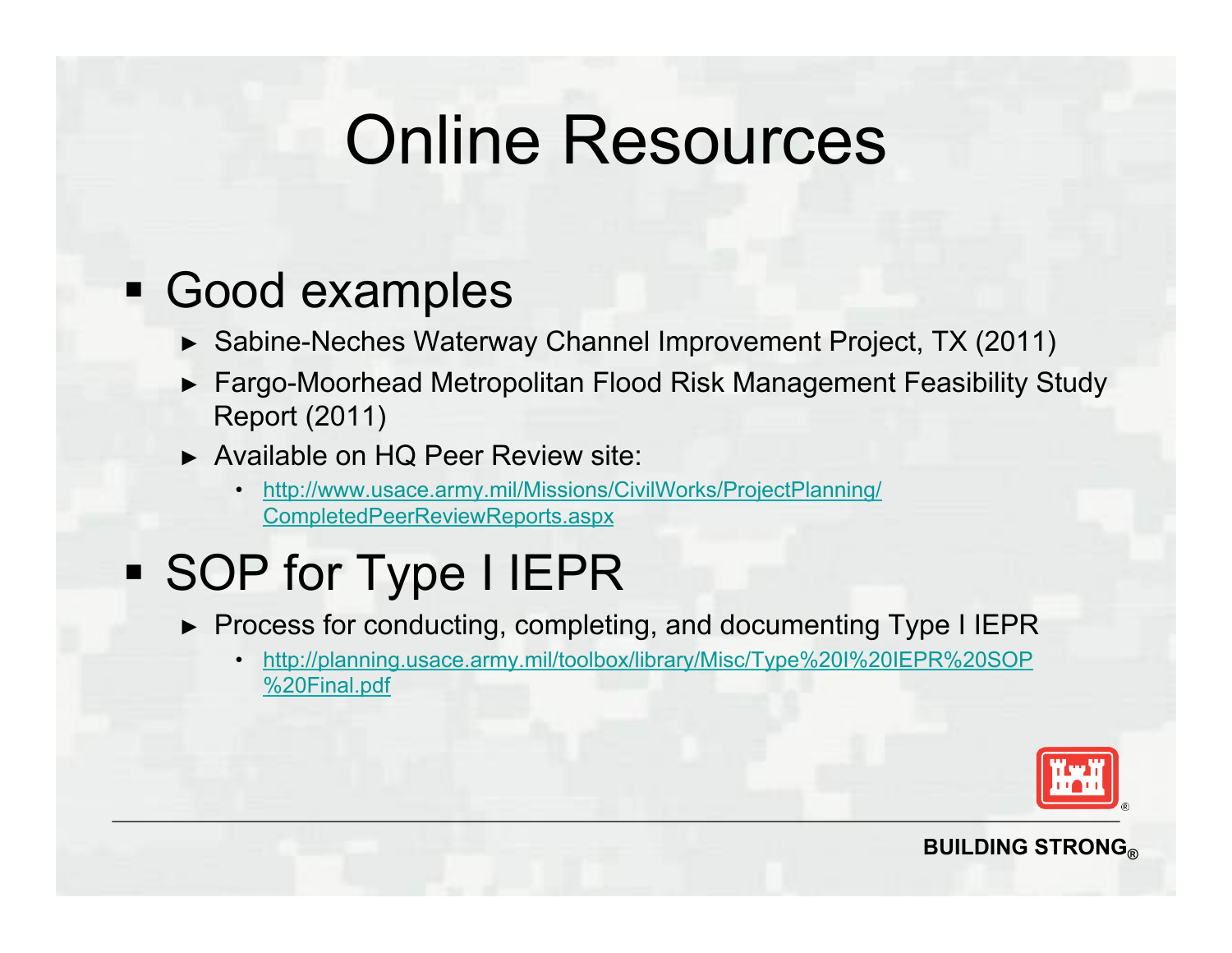## Additional notes for Dam Safety

- After MSC and RMO's endorsement, MSC will send the proposed Final Response to the IEPR to their respective RIT by June 1 BY-2
- The RIT coordinates HQ review and any refinements/disposition of HQ comments with the District
- RIT drafts memo for Mr. Stockton's signature
- **The Final Agency Response to the IEPR must be signed by Mr.** Stockton before Mr. Dalton can sign off on the DSMR.
- § Mr. Dalton's signature must be obtained, AND the DSMR must be submitted to ASA prior to August 1 in order to get into the BY+2 budget.
	- ► (FYSA this applies to Addicks/Barker and Pine Creek DSMRs as goal is to get into FY 15 budget).